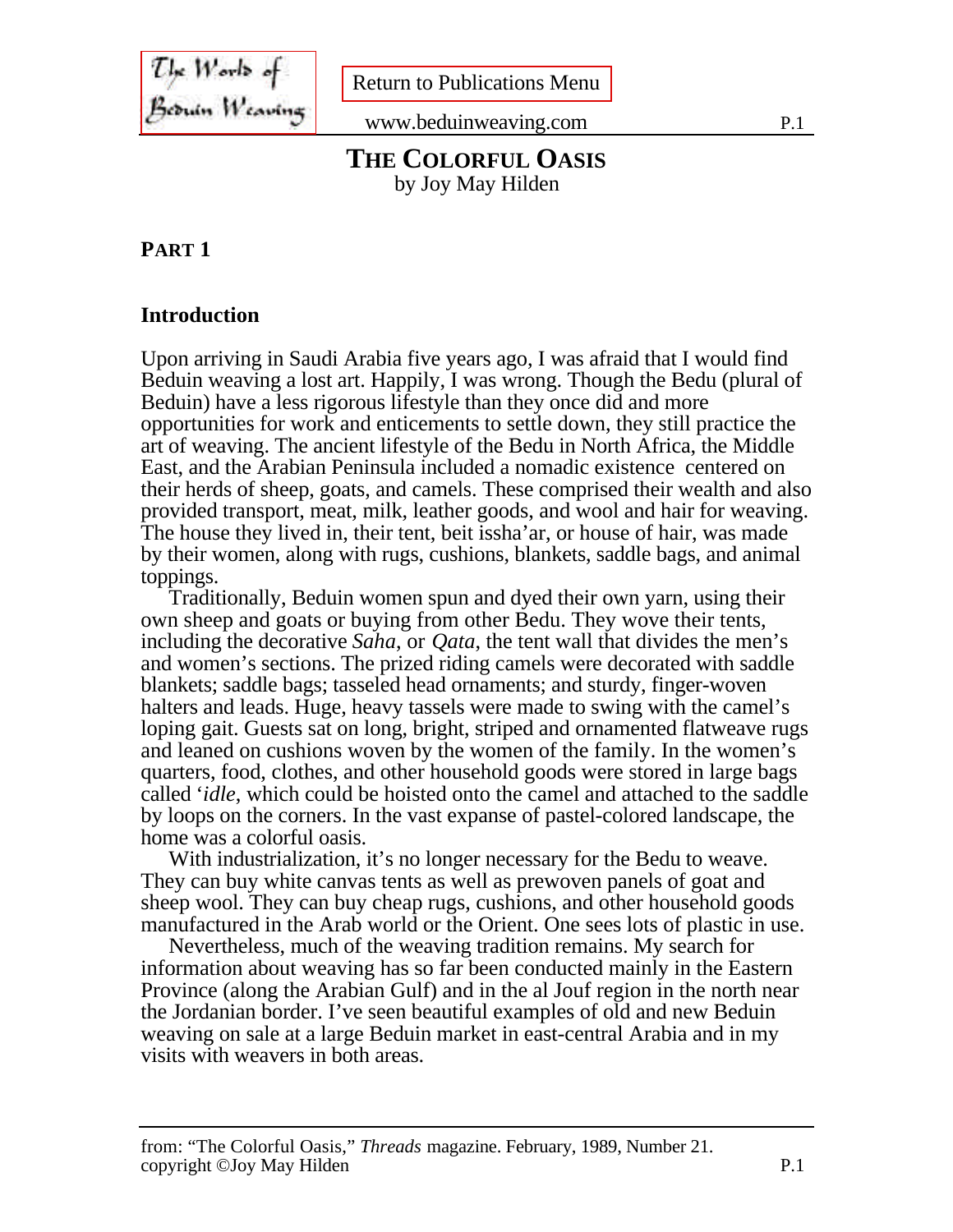<span id="page-1-0"></span>

| $\mathcal{I}$ he World of | <b>Return to Publications Menu</b> |                |
|---------------------------|------------------------------------|----------------|
| Bernin Weaving            | www.beduinweaving.com              | P <sub>2</sub> |

In the al Jouf region, I've been assisted in my quest by the Al Sudairy Foundation. The Director, Ali Al Rashed, helped to arrange visits with the prominent Jurayid family, settled Bedu of the Sharrarat tribe. He and the Emir's daughter, Princess Mashial, want to involve the women of the area in a revival of spinning, dyeing, and weaving with wool, skills that are disappearing because acrylics are cheap and easy to use.

Most Beduin weavings have a charmingly careless, informal style. Yarns stick out here and there, and designs on adjacent pieces don't always match. There's a gaiety and fun loving aspect to the weavings and the way they're finished. However, they're always made very sturdy to withstand hard wear. Most of this weaving is warp faced, except for the weft twining [\(facing page\),](#page-9-0) and all of it is done on a ground loom, including some pile weaving.

# **Weaving on the Ground Loom**

The ground loom is beautifully designed for the tightly plied yarn that's used, the tools that are available, and the weaver's lifestyle. The loom, called natu, or marathon, can be rolled up easily and transported in case the family must move on before the piece is finished or wants it removed. It consists of forward and back beams, made of sticks or metal rods, which are fastened into the ground with sticks, tent pegs, or reinforcing rods. The warp is stretched between the beams along the ground. A heddle rod, made of a stick or dowel, rests on gallon cans, rocks, or bricks, and a shed rod holds the cross behind the heddles (see "Beduin weaving techniques"). The other tools used are a heavy wooden sword beater, pointed at both ends; a stick shuttle; and a hook beater. The hook beater may be a gazelle horn, a tool with a metal hook and a wood handle, or a converted tent pin with a handle made of cloth.

It usually takes two or three women several hours to warp the ground loom. One woman sits at each end, and a woman or girl runs back and forth, holding a ball of yarn by its inner loops to facilitate unwinding. The warping is done in a figure eight, into which the shed rod is inserted to hold the warps in order when warping is complete. The method of warping and the color sequence in the warps determine design possibilities in the warp-faced weaving.

The weaver places the heddle rod on gallon cans on each side of the warp near it. To make the heddles, she loops yarn over the heddle rod and under the top row of warps. Then the heddles are locked together. The warps must be as close together as possible, and the heddles mustn't slip and change in size.

Although the equipment is simple and portable, weaving on the ground loom is an arduous job that takes skill and strength. Since warps are close together and sticky, changing sheds is a tedious and difficult process. To raise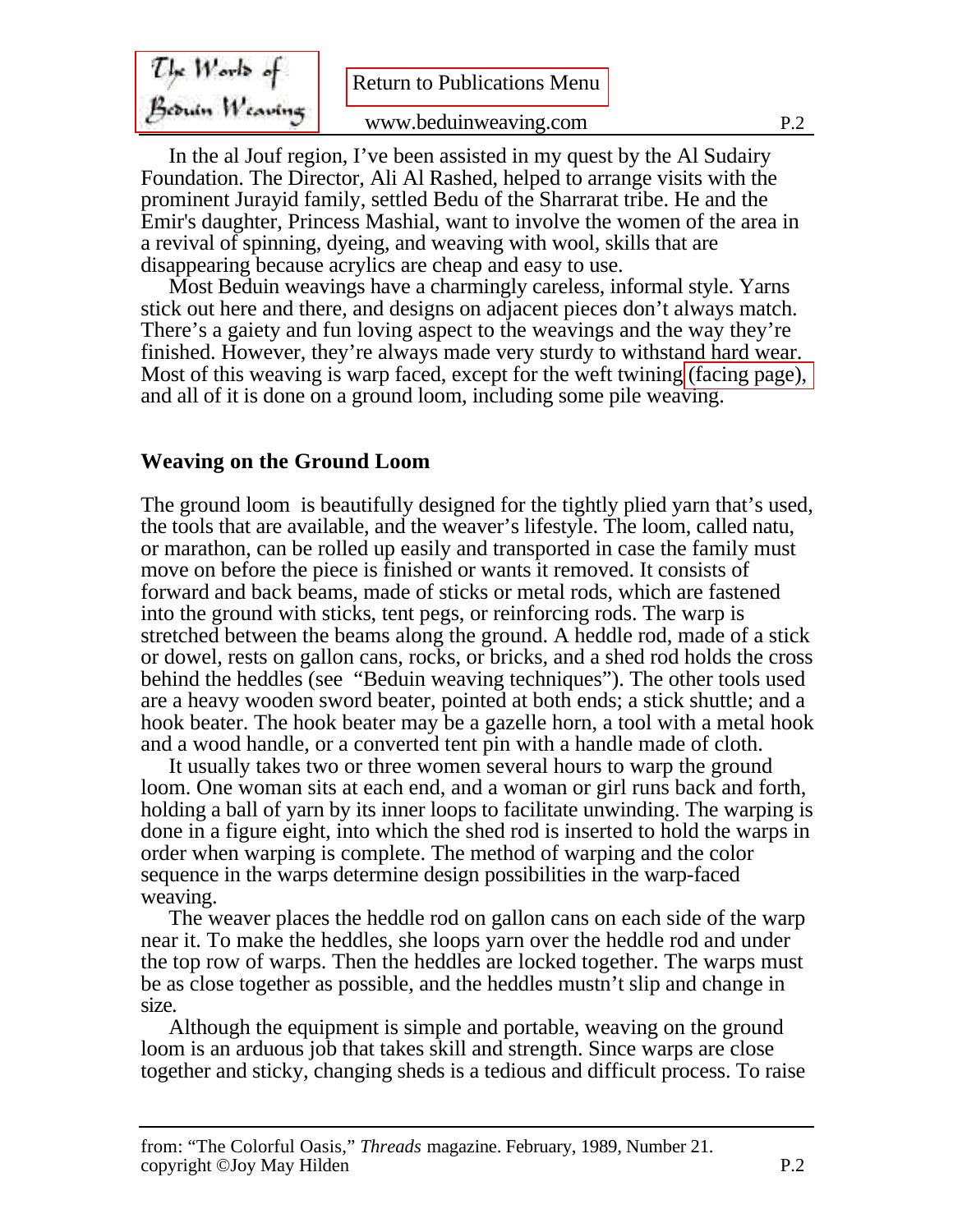The Works of<br>Besnin Wearing

the non-heddled yarns, the weaver lifts them by hand a few at a time from behind the heddles, inching the sword beater into the new shed that she's forming as she slides the warps off her forearm onto it. One hand kneads down the warps that were on top, while the other plucks them from below. Some weavers use a flat stick that's at least 2 in. wide for the shed rod so they can turn it on edge and push it up right behind the heddles to help with this process. Before changing the shed, the weaver whacks the beater down firmly, then pulls it out. When she wants the non-heddled yarns down, she punches them with her fist right behind the heddles.

As soon as the new shed is clear, and the weaver has checked it for mistakes, she whacks down the sword beater again to even the shed. Then she turns it on its side to open the shed to its maximum width and twangs the warps between its edge and the fell of the cloth a few at a time with the hook beater to secure the weft even more tightly. Finally, she inserts the stick shuttle, and the process is repeated.

### **Visits with Beduin Weavers**

Most of the families I've met in al Jouf live in concrete houses, walled villas with open courtyards. Outside, each family has a large *beit issha'ar* for lounging and entertaining. There's usually a large dividing curtain, beautifully ornamented with rows of weft twining; and cushions, sometimes covered with hand-woven cloth, are lined up for guests to lean on. The work I've seen in the al Jouf area is excellent and is mostly made for use in the weavers' homes and for gifts, though some is occasionally sold. These weavers now work exclusively in acrylic, plying commercial yarns with hand spindles until they're very tight and elastic. The younger women aren't learning to spin wool. Admittedly, the acrylic weavings are handsome and practical, being washable and sometimes involving complex patterns.

In the ancient oasis of Hofuf, or Hasa (in the East, near the Arabian Gulf), there are still wonderful old-style markets. One is the women's market, where Beduin women sell yarns, hand-woven camel-weaning straps, and sometimes their weavings, as well as jewelry and other personal items. There are also shops that sell carpets and antiques, where one can find handsome old Beduin weavings. I was taken to Rageyga, an outlying area of Hofuf, where Bedu have settled and built homes. In a vacant lot next to their house, two women worked on a long tent roof piece called a hijab.

On a trip to the desert near Nuayriyyah (about 150 miles northwest of Dhahran), I met my first nomadic Beduin. Accompanied by a friend, I slowly approached a small tent in a larger encampment. It was Friday (a holy day), and all was quiet. Soon we were met and beckoned in by a little woman, somewhere around 60 years old. She offered coffee, tea, and dates in the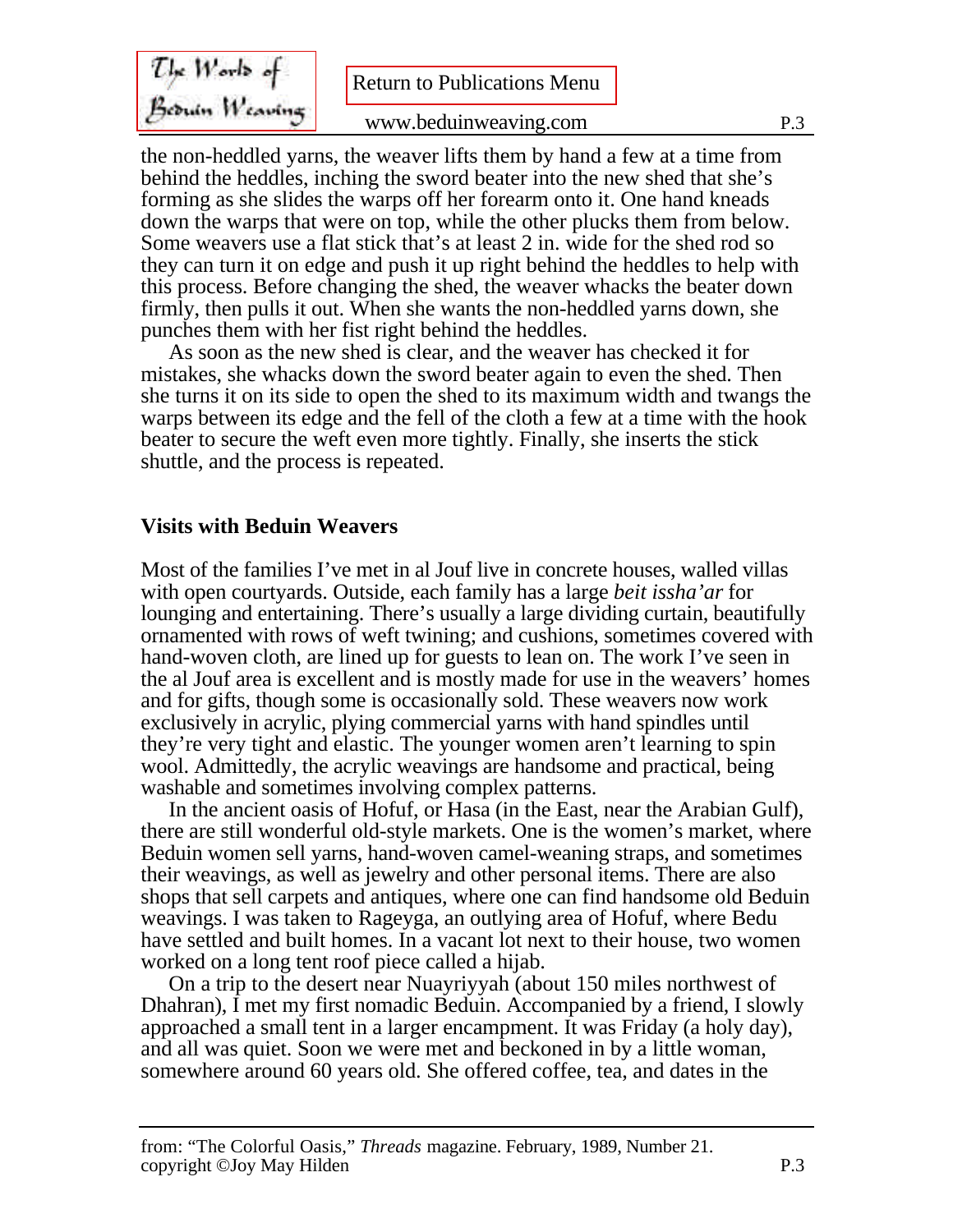<span id="page-3-0"></span>The Works of<br>Besnin Wearing

traditional form of desert hospitality. She entertained us and invited our husbands to join. Children and young mothers arrived, and all helped with the effort to communicate. I explained my interest in weaving and spinning, and the woman showed me some of her work. It was fine and precise. Her most remarkable piece was an acrylic kelim. I'd never seen kelims made by Bedu, but since then I've seen several. This weaver is from the Murrah tribe and migrates to Qatar, where she got the yarn that she showed me.

She also spun for me , using a spindle and distaff that she had made. The spindle had a wide metal plate at the top of the shaft, and the distaff was a thick, round piece of wood, split halfway down. She used camel hair directly from the herd outside her tent and made S-spun, Z-plied yarn. Holding the spindle with the palm up or down determines whether the twist will be S or Z. Sometimes spinners wash the fleece first, sometimes not; and sometimes they just hold the hair, spinning without a distaff. Occasionally, they twirl the spindle against a thigh. Beduin yarn is very elastic and strong because it is spun and plied very tightly.

The woman's niece sold me a colorful door decoration, a band of weft twining with long ropes and tassels on the sides [\(photo, p. 48\).](#page-9-0) Weft twining, which is similar to tapestry, is used a lot in Beduin weaving. Sometimes only two or four rows are used at the end of a piece to accent and strengthen it, and sometimes a whole rug is made with it. It can be used to create checks, flowing lines, positive/negative shapes, and medallion patterns., To make braids, the weaver uses her big toe to pull against.

Muneera was the first Jurayid woman I met in the al Jouf region. She showed me a weaving rolled up with its beams and heddle rod and explained the techniques involved and the names for each of the patterns, which can be very intricate if the weaver is using a pickup technique

When the warp is wound onto the loom for a pickup pattern, two different color strands are treated as one and are heddled (or not) together. When she's heddling, the weaver must be careful to keep the pairs together. In weaving, she picks the desired color of the pair with her fingers and holds the chosen warps on her forearm or in her hand until she's ready to insert the sword beater. The discarded yarn falls to the lower shed. The versatile pickup technique using a dark and a light yarn, called saha or *shajrah* (tree) is the hardest, most time-consuming, and least common.

Muneera then took me back and introduced me to the hareem (women of the family) in their shadowy tents, dim in the night and glowing with small fires. One woman was weaving, and women and girls were plying yarn. Children played. The next day I met more of the women.

Tarfa showed me how she weaves on her ground loom with the acrylic warps and explained the use of *burnoog*, a toadstool that's soaked in camel urine and used as a dye and mordant. The dark colors that the northerners used in the recent past were dyed with it. Mordanting with alum, or *shabbah*,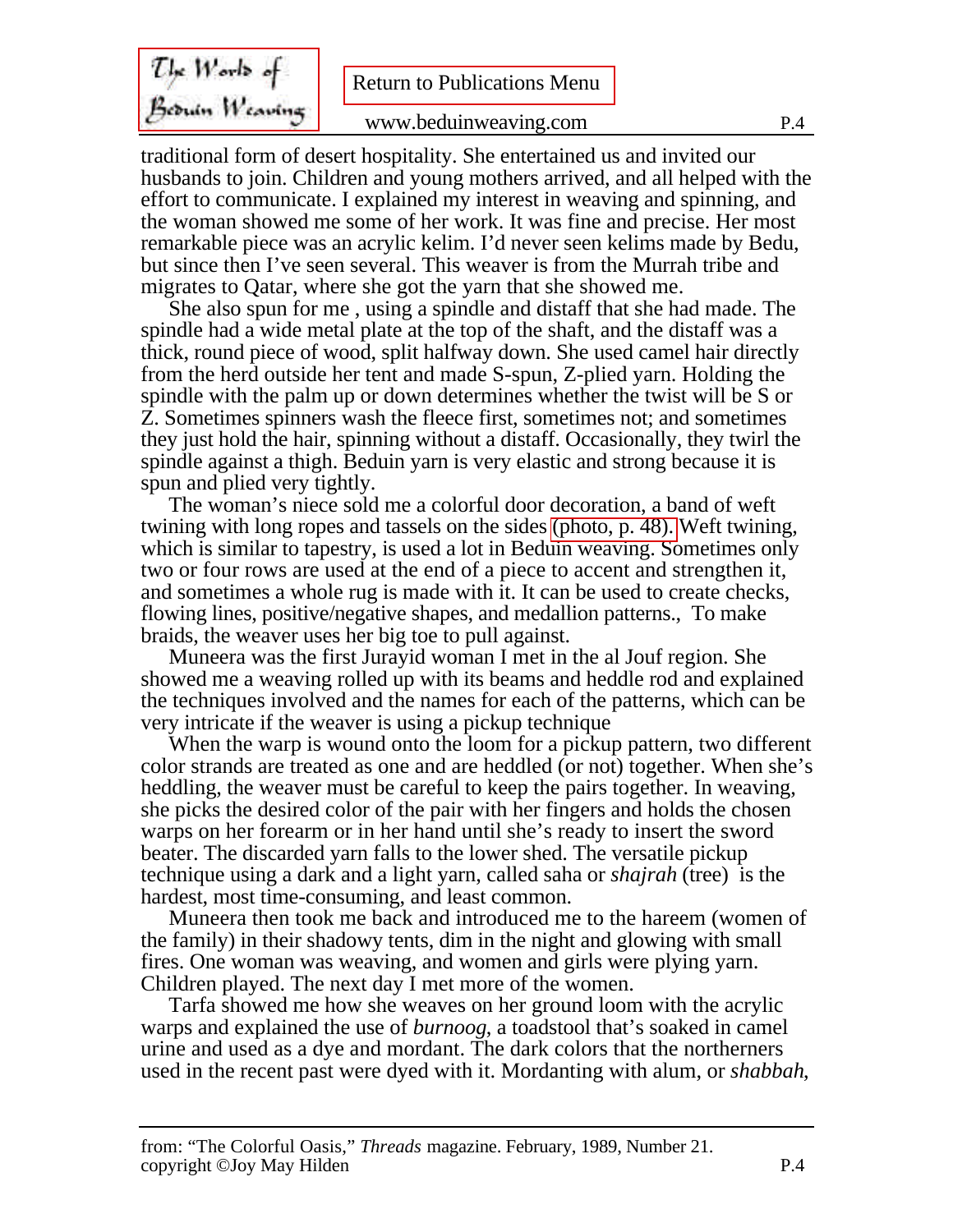The Works of<br>Besuin Weaving

available by the kilo in large crystals, is common in both the al Jouf region and the Eastern Province, and synthetic dyes are used almost exclusively. Tarfa set up a dye session for me, cooking the dye over a wood fire in her yard. The demonstration was extremely casual. Tarfa used a small amount of water, a large amount of yarn, and plenty of dye and spent only five minutes cooking; rinsing was negligible. Everyone uses Tide to wash fleece and yarn.

Pile weaving is on the rise, both among the settled Bedu in the al Jouf region and in governmentsponsored programs. I visited two community development centers, where the weavers work on vertical looms, using acrylic yarns and *Giordes* knots.

The Bedu make pilewoven carpets on ground looms the same way they do warpfaced weavings. Sabha, another of the Jurayid women that I met, showed me one she was weaving on a warp of handspun sheep wool with acrylic *Sehna* knots. She had no design drawn beforehand but worked spontaneously, alternating two rows of weft twining after each row of knots.

We visited Tabarjal, a small town near the Jordanian border. Built ten years ago, it is inhabited solely by members of the Sharrarat tribe. In their community development center, we met Zahayyah, the teacher of the pileweaving program. An excellent weaver, she privately works in the Beduin style, with very fine pickup and weft twining designs. .

On one of my visits to the Jurayid compound, I was unable to find Tarfa and Sabha, the women I know best. One of the nephews, home from college, took us to them. They were engaged with the other women of the clan in a tent-assembling bee. The women were whipstitching together woven strips of goats hair, about 2 ft. wide and 40 to 50 ft. long, using 5 in. needles and yarn made from goats hair. They attached hardware for ropes to the narrow bands that connected the pieces crosswise to give the tent support at the corners. They also sewed pieces of wood onto the part of the ceiling where the tent poles would be attached. I wished I could have been there for the tent raising. With so many of the dyeing and spinning skills in decline, I was happy to see that the fundamental skills and purposes of Beduin weaving haven't been lost.

#### **PART 2**

#### **Beduin Weaving Techniques**

You can make a Beduin-style weaving on almost any loom. A ground loom is traditional. It can be any length, but the width should not exceed 2 ft.., since you must be able to reach across .comfortably. For smaller, more portable weaving, you can use a sturdy frame to approximate the techniques of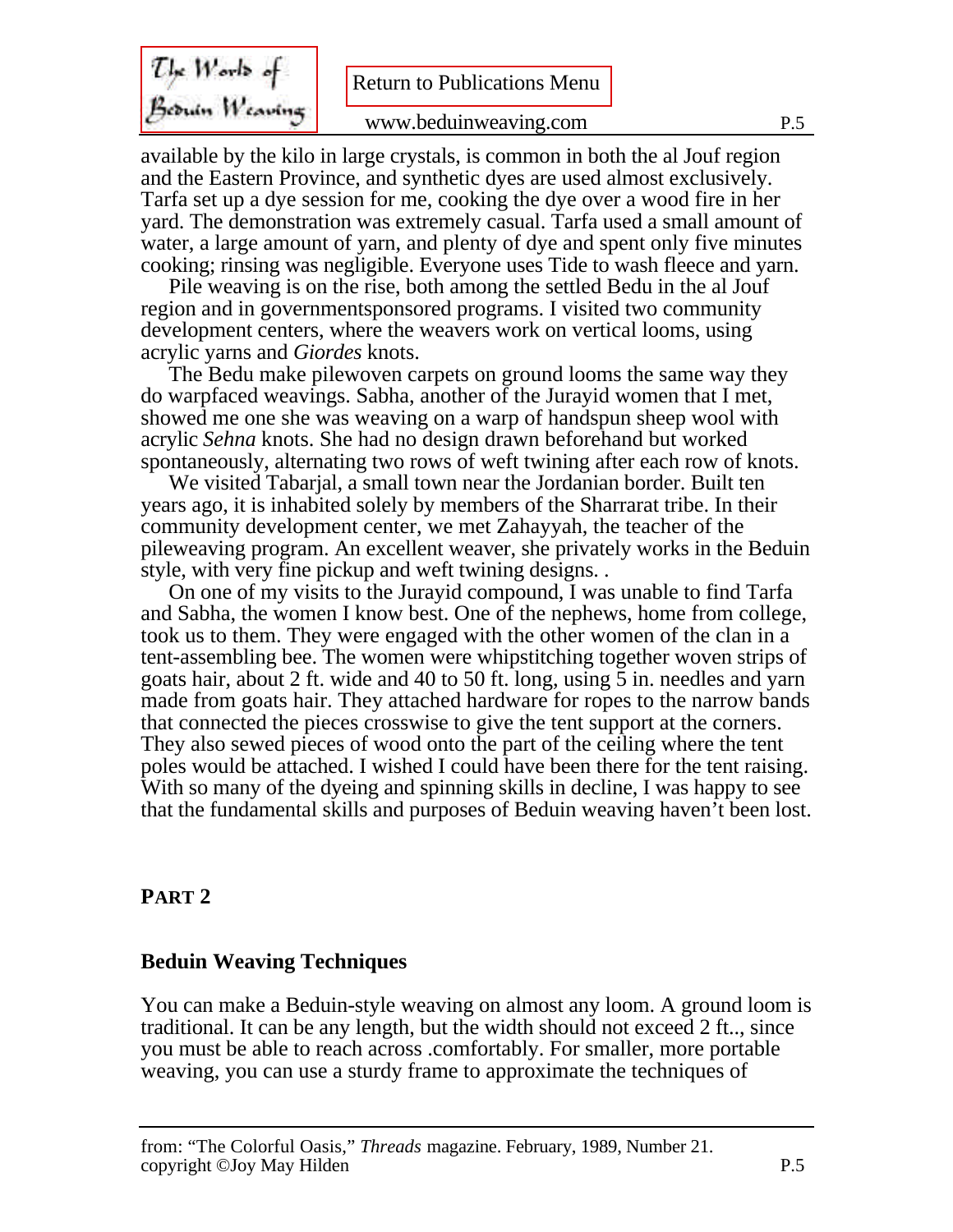<span id="page-5-0"></span>

| $\mathcal{I}$ ke World of | <b>Return to Publications Menu</b> |     |
|---------------------------|------------------------------------|-----|
| Beðuin Weaving            |                                    |     |
|                           | www.beduinweaving.com              | P.6 |

ground-loom weaving. You can make narrow bands on an inkle loom warping and weaving as you would normally. If you use a pickup pattern, however, thread the two yarns of the pattern as one, and heddle them together. Whatever loom you use, sketch or draft your planned warping sequences and the desired appearance.

You'll need at least two colors of plied yarn similar in size, twist, and texture. Beduin yarn is highly twisted and very elastic, somewhat coarse, and fine to medium weight. The tools you'll need include a sturdy stick or sword beater a shuttle; a hook beater (a bent ice pick would work well); and one or two pickup sticks. For a ground or frame loom, you'll need a heddle bar, a shed rod, and wooden blocks, bricks, or gallon cans the ground loom also requires sturdy forward and back beams and four stakes.

# **Warping Frame or Ground Looms**

This type of weaving puts a lot of tension on the loom, so use a strong frame. Tape rulers or flat sticks at each end of the frame so you can take them out w the tension gets too tight. For the ground loom use two strong sticks, dowels, or pipes at least 1 in. wider than the desired weaving width as front and back beams. place them on the ground parallel to each other and as far apart as the length of your warp. Then, to hold them firmly, drive stakes into the ground at each end of each stick on the insides.

The order of the warp depends on the patterns you've selected [\(drawings, facing page\).](#page-15-0) To begin warping, tie the first yarn onto the top or back beam. Always use a square knot for tying. Tie on each new color at the front or back as the draft indicates, connecting each yarn to the preceding yarn. If you're using a pickup technique, tie the two colors you'll choose from Treat them as one during warping and heddling, but don't let them twist around each other. Wrap the warp around the front and back beams in a figure eight [\(top drawing at left\),](#page-14-0) not too tight on the frame loom and evenly tensioned on any loom. The figure eight keeps the yarns in order, forms two sheds and is necessary for making the heddles. Raise the front and back beams on their stakes enough to pass the ball of yarn under them.

When the warp is tied on with the last end attached to the front beam, insert the shed rod between the layers at the back, and push it toward the front of the loom to define the cross. Insert another stick from the. front, and push it toward the shed rod to help with heddling [\(center drawing\).](#page-14-0) Rest the heddle bar over the loom near the front, in front of the cross on blocks about 3 in. high for the frame loom. For the ground loom, you'll need cinder blocks or gallon cans, The distance between the heddle bar and the bottom of the warp defines the potential width of the shed, so, choose tall enough supports. The heddle bar will be moved back as the weaving progresses.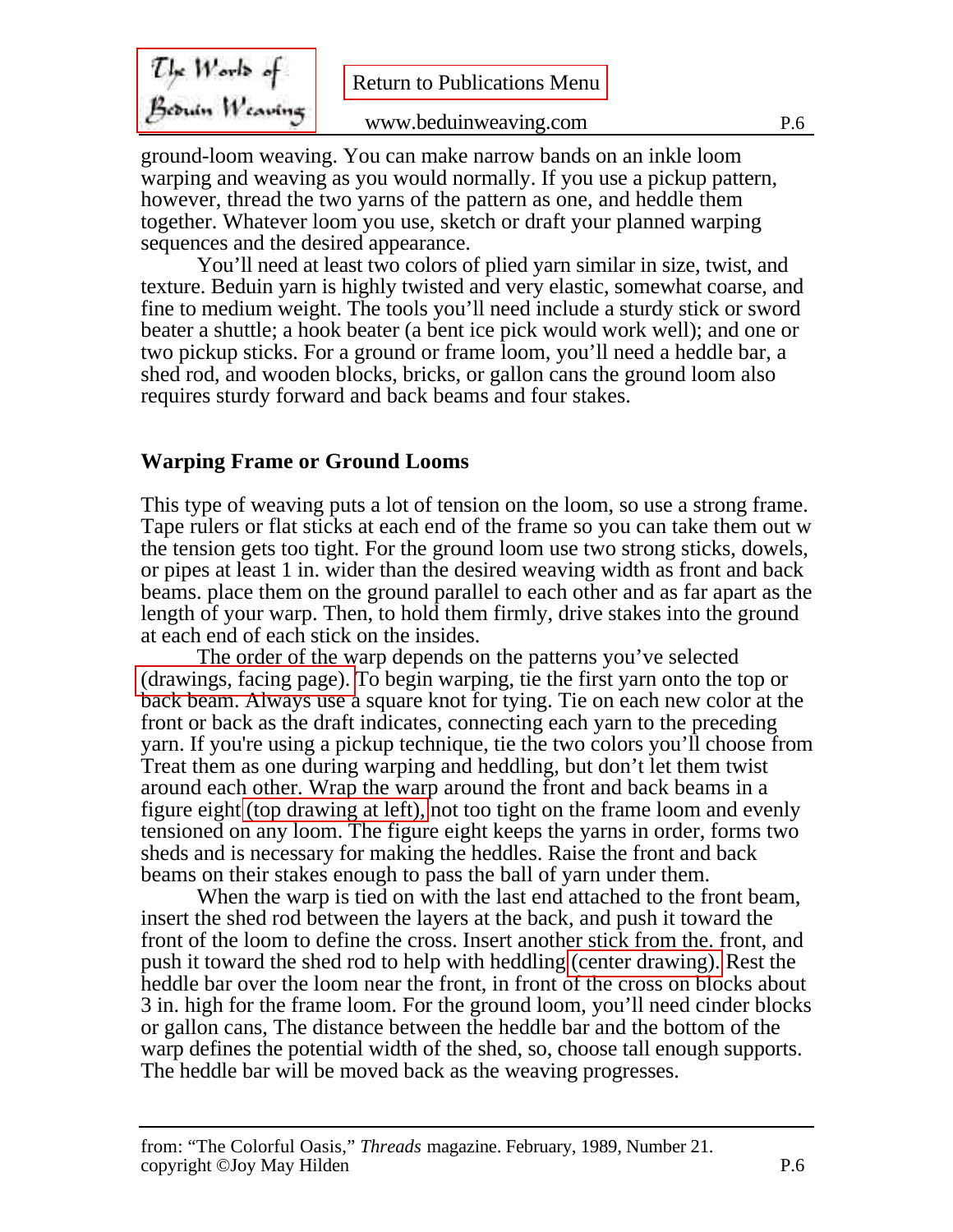<span id="page-6-0"></span>

| $\mathcal{I}$ lye $W$ orl $\mathfrak{b}$ of | <b>Return to Publications Menu</b> |     |
|---------------------------------------------|------------------------------------|-----|
| Beðuin Weaving                              |                                    |     |
|                                             | www.beduinweaving.com              | P 7 |

Make heddles by tying an end of strong twine or yarn onto one end of the heddle bar. Lift the warps on the top shed in front of the cross, one at a time (unless you're doing pickup and the warps are in pairs), and loop the twine under each and over the heddle bar [\(bottom drawing\).](#page-14-0) Keep the loops the same size, raising the yarns just a little from their ,at-rest position, and be sure to heddle them in order. Check the underside of the loom for stray yarns that might have missed getting into the figure eight. When the upper shed of yarns has been heddled, tie the twine around the heddle bar.

Lock the heddles in place by looping the same heddle twine through the tip of two heddles. Pass it along the bar, over and through the next two [\(bottom drawing\). T](#page-14-0)he yarn will lie flat, and the heddles will twist around it. Continue across, spacing the heddles closely and tightly. The horizontal twine will appear as a ridge along the top of the bar. Knot the twine around the bar and cut it off.

# **Weaving on a Ground or Frame Loom**

- Choose a strong, fine, plied yarn for the weft. The weft is visible on each selvage only, since the warps are close together.
- Put the sword beater in the existing shed, and insert your first weft with a tail of a few inches hanging out.
- Remove the sword beater, and make your second shed by lifting the warps on top of the shed rod with your hand.
- Pull them up, while pushing the warps down that were up on the first pick.
- Insert the sword and beat hard. Even the shed by beating with the hook beater.
- Lift the warps a few at a time, twanging them sharply. This opens the shed wider to allow a tighter weave; you'll see the weft pack in more firmly.
- Insert the weft and pull it tight enough for the warps to be snug.
- Insert the tail into the second shed overlapping the weft.
- Pull out the sword beater and change sheds.
- Working between the shed rod and the heddles, knead down the warps not in the heddles with your fist, a few at a time.
- Inch the sword beater in, and after beating, turn it on edge to hold the shed open.
- During the first few picks, you must watch the tension of the weft and tighten it to make sure it doesn't show. If you're doing pickup, start with at least three rows of plain weave; when you start the pickup, hold the weft tightly, and push the woven warps close together.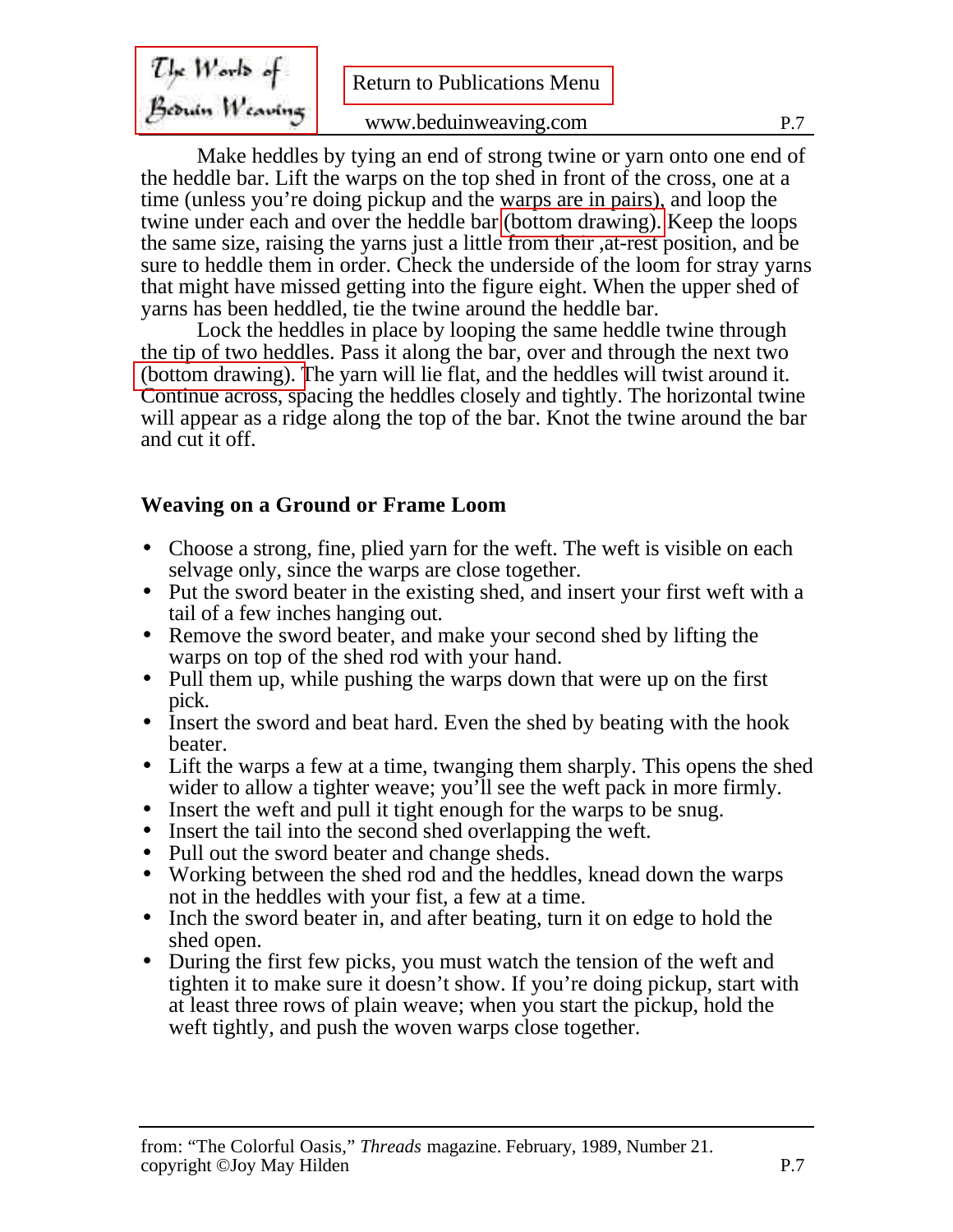<span id="page-7-0"></span>

| $U_{\mathcal{F}}$ Works of | <b>Return to Publications Menu</b> |     |
|----------------------------|------------------------------------|-----|
| Bernin Weaving             | www.beduinweaving.com              | P.8 |

Continue the cycle. If you're using a pickup pattern [\(last three drafts](#page-15-0) at right), keep the shed open with a stick while you choose the colors for your pattern; keep them on pickup sticks. Since each warp consists of a pair of contrasting colors, you can form different images, depending on the color you choose in each pick. Then slide the sword beater into the new shed, letting the discarded warps drop into the yarns of the lower shed.

As your weaving progresses, you'll need to move the heddle bar back on its blocks or bricks. With the ground loom, you sit on the finished weaving as you progress. In the case of a frame loom, you'll find the space getting too short and tight toward the top or back bar at this point, you'll have to end the weaving or perhaps do some weft twining.

# **Designing your Weaving**

A typical Beduin weaving combines several patterns, such as 'Weirjan and Saha, both of which employ pickup techniques, on a ground of vertical stripes. On some rugs, you'll see all the patterns shown in the drawing at right. Plan your design according to your weaving expertise. If you're a beginner, try the simpler patterns first, such as vertical or horizontal stripes and their variants. Design possibilities are greater with the pickup techniques.

A good intermediate pattern involves one row of plain weave and one row of pickup, as found in the Molar pattern, Druse, shown framing the central pattern of the cushion in th[e photo at the top of p. 51. '](#page-12-0)Weirjan, the most common pickup pattern, is based on zigzags, usually combining white and another color. A single warp yarn, usually black or a dark color, remains the same on both sheds and alternates between the groups of pickups. Narrower versions are often used as borders; larger ones form design bands.

The Saha or Shajrah, pattern is the most complex pickup pattern, as it requires the most design decisions. Every warp is one of a pair, from which you must choose one. Sometimes long floats will form on the back if one color from a pair is chosen for a long stretch, but the design possibilities are endless. Beduin women use it to display their artistic ability-producing calligraphy and portraying people, cars, planes, animals, household tools, and geometric and abstract linear designs.

If you're interested in doing Beduin weaving, I recommend Martha Stanley's article, "The Saha Weave and its Double Cloth Cousin" (from *In Celebration of the Curious Mind*, Nora Rogers and Martha Stanley, eds.; Interweave Press, 1983).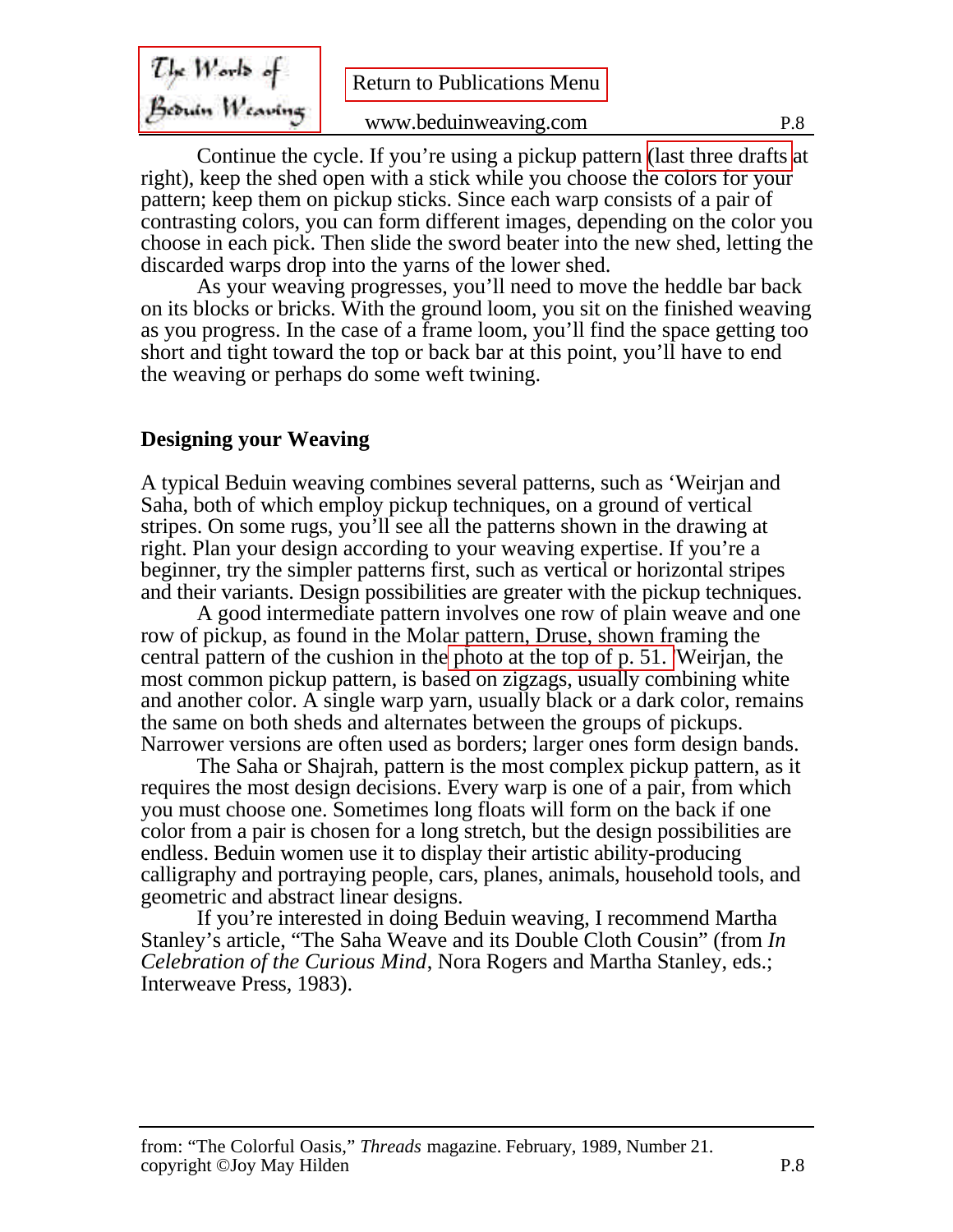$\mathcal{I}!_{\kappa}$  Works of Bedruin Weaving

## **Finishes**

Often the warp ends on rugs and ornaments are left as is. The weft stays in securely because the warps are highly twisted. A longish fringe sometimes looks like a mop of curly hair. Plied warp ends are the most common finishes on rugs and tent walls. Two groups of yarns are twisted together. Also, ends are sometimes braided, and tassels appear frequently.

Source of Article: Joy May Hilden. "The Colorful Oasis," *Threads* Magazine. February 1989.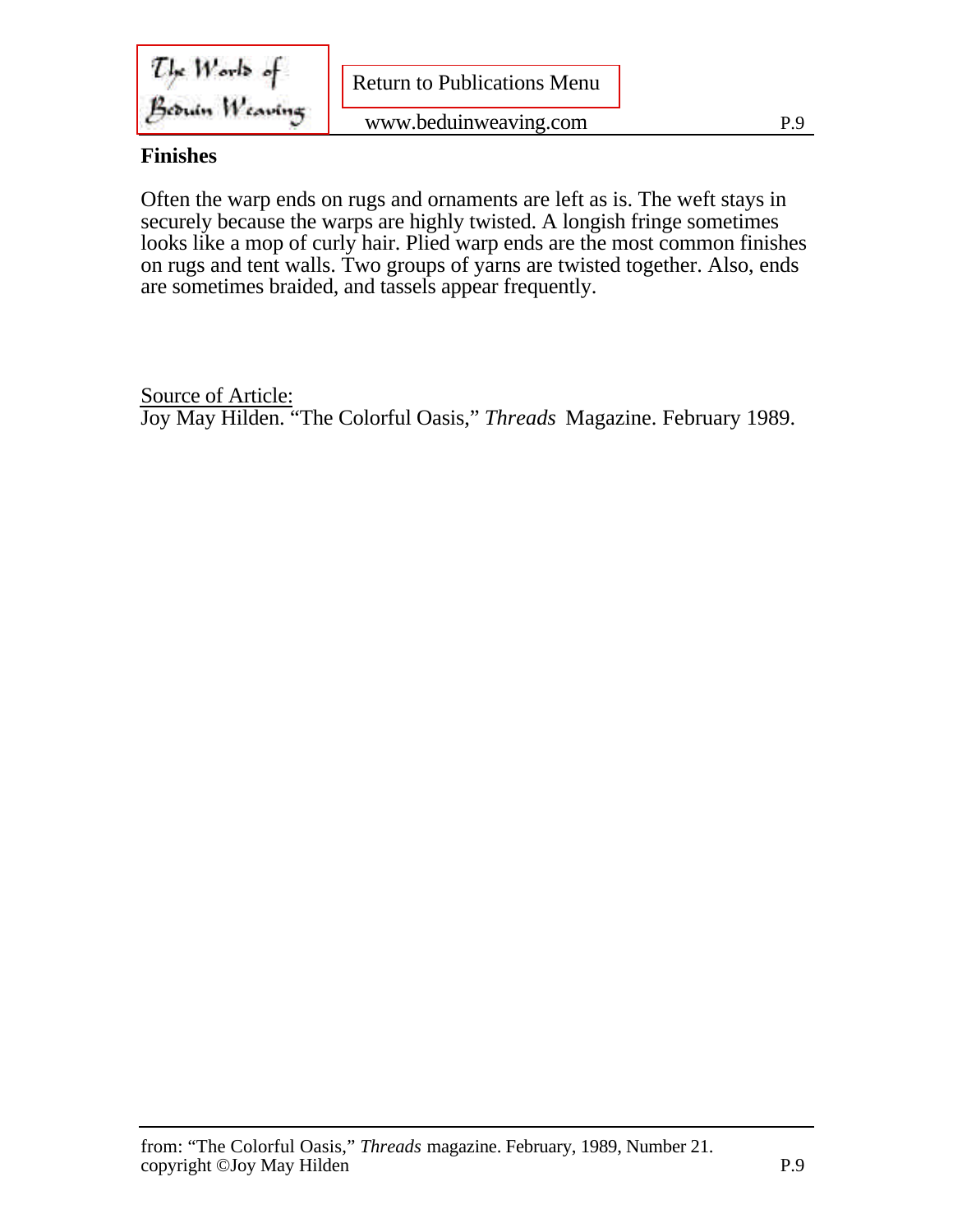<span id="page-9-0"></span>The World of [Return to Publications Menu](./index.htm) Beduin Weaving www.beduinweaving.com P.10

 Picture 1: Title Page: A door ornament—a dramatic example of weft twining, round braiding, warp-faced weaving, and tassels, from her hostess's neice, a nomadic Beduin of the Murrah tribe. [Return to P.2](#page-1-0) [Return to P.4](#page-3-0)

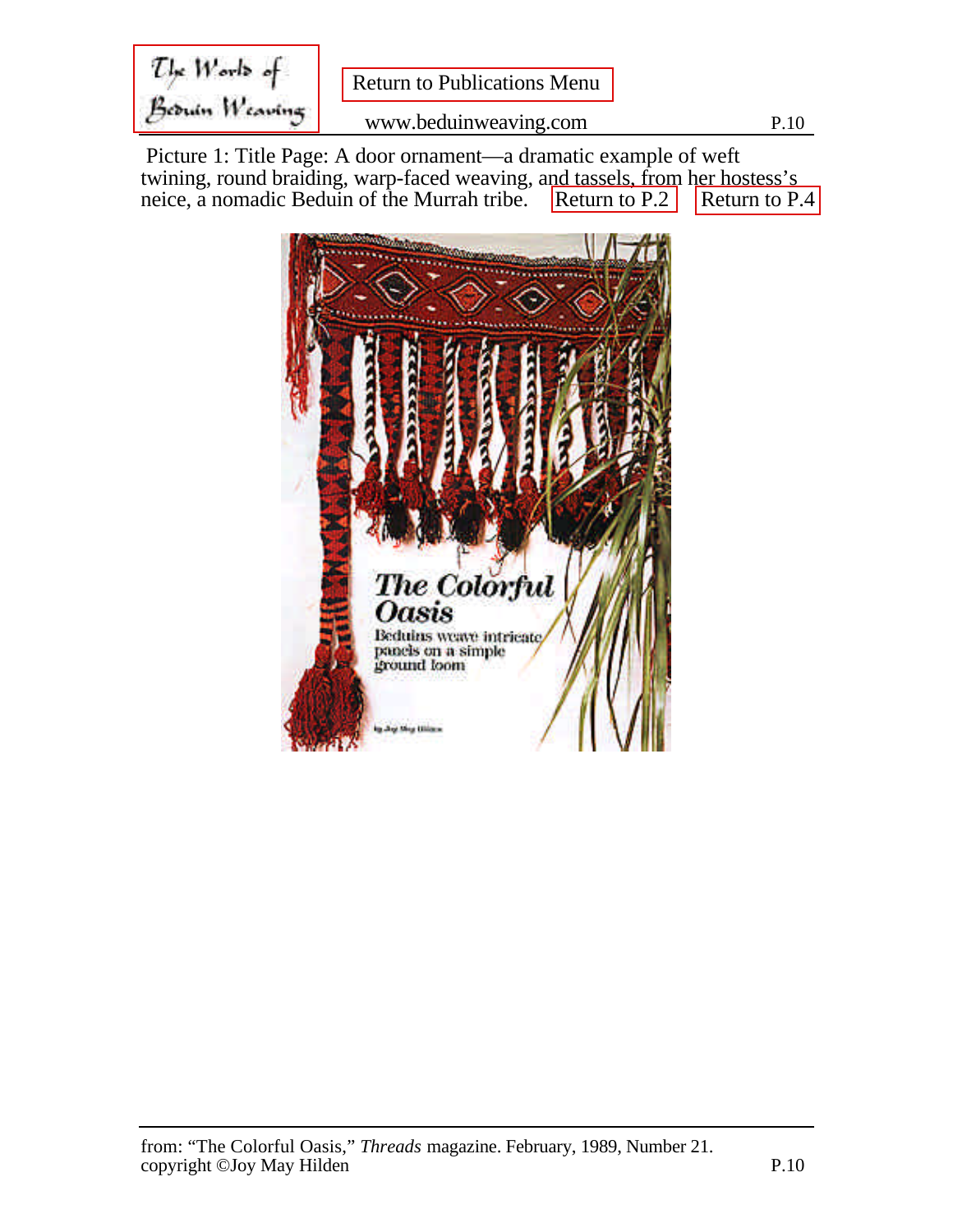The Works of<br>Beswin Weaving

Picture 2: Partially woven, the warp stretches out across the roof with the back and forward beams staked rigidly on reinforcing rods that allow the weaver to adjust the tension. The weaver will sit on the completed web to do her weaving. The heddle rod rests on cinder blocks, with the shed rod close behind the web and the sword beater in the shed in front of it. The stick shuttle rests on the web. Patterns include plain weave, horizontal and vertical stripes, 'Weirjan, and Druse.

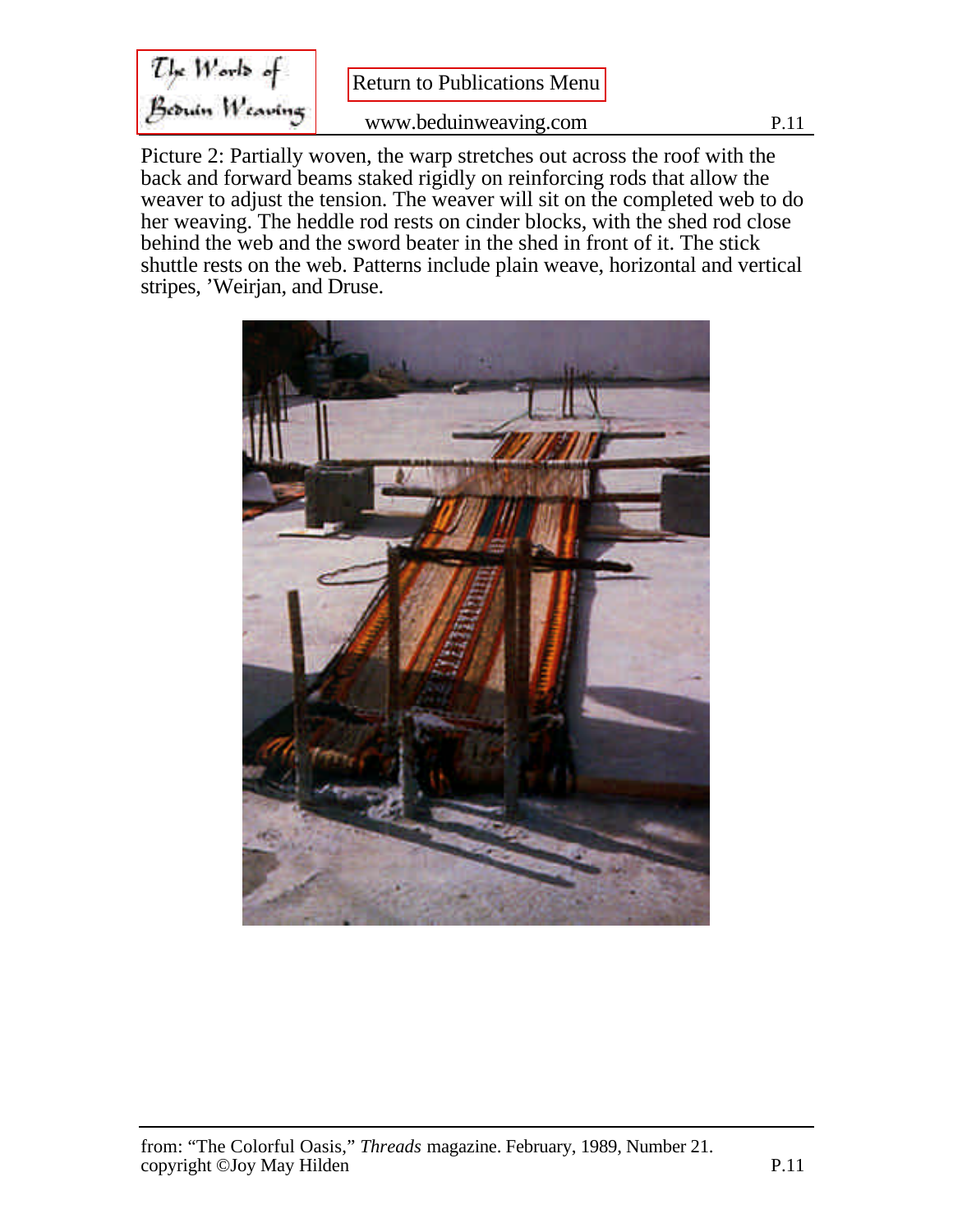The Works of<br>Bernin Wearing

Picture 3: The woman pictured here, a member of the Murrah tribe, demonstrates spinning for Hilden with a spindle and distaff that she made. here she spins camel hair from the herd outside her tent, while the children watch.



Picture 4: To begin an elaborate braid, the weaver folds the yarns in half around her big toe, which tensions the braid.

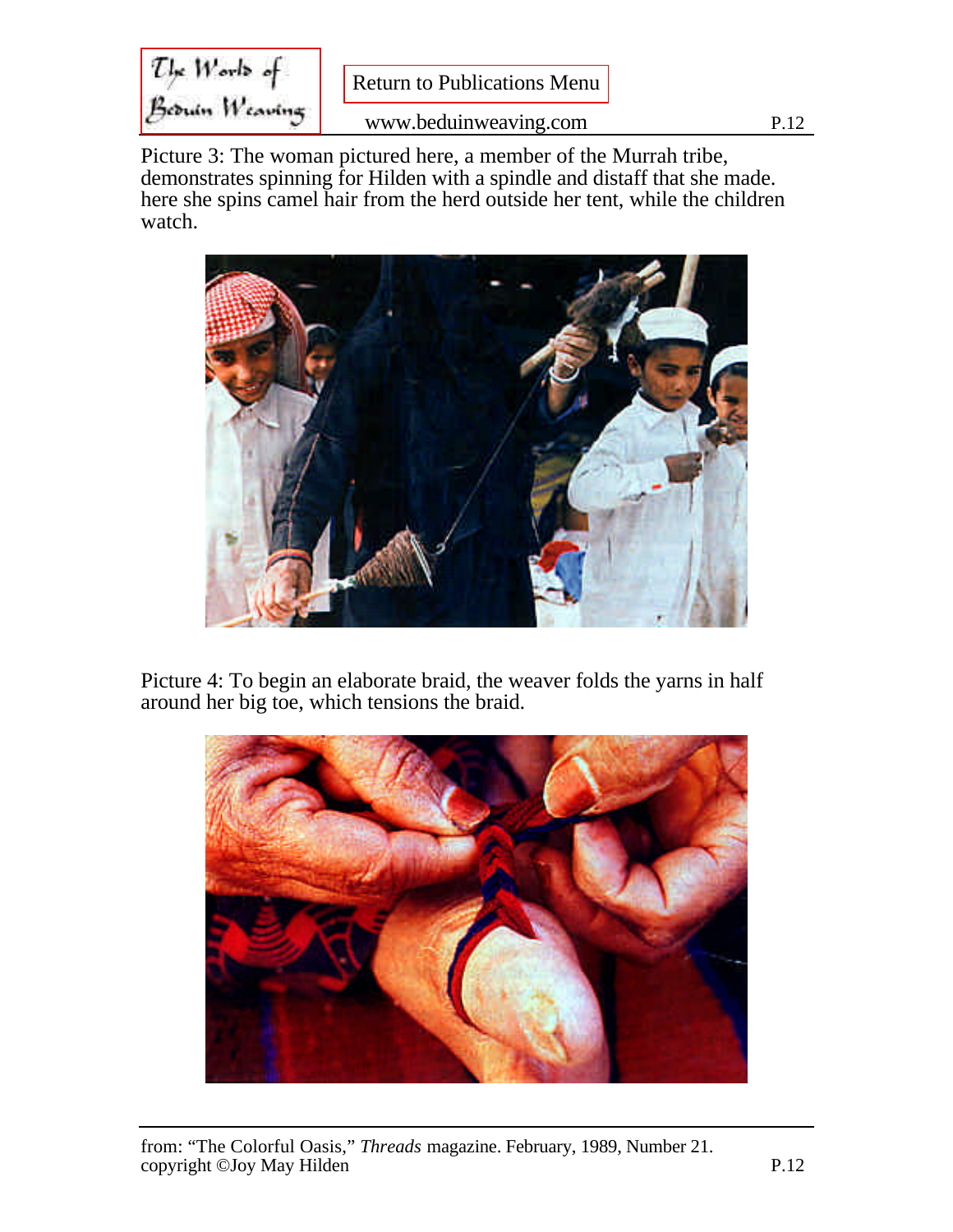<span id="page-12-0"></span>The Works of<br>Be<del>s</del>uin Weaving [Return to Publications Menu](./index.htm) www.beduinweaving.com P.13

Picture 5: A storage bag woven in a region that includes Saudi Arabia's northern Najd and parts of Syria and Jordan. A fringe of warp ends and decorative stitchery at the selvages adorns the edges of this cushion. The borders of 'Weirjan and mirror-image vertical stripes contrast dramatically with the elaborate central design in *Saha* with *Molar* edges.

*[Return to text](#page-7-0)*



Picture 6: Zahayyah's acrylic cushions and flat-weave panels are woven with fine yarns in *Saha*. They contain philosophical and Koranic sayings, plus the date of her work and the name of her first son.

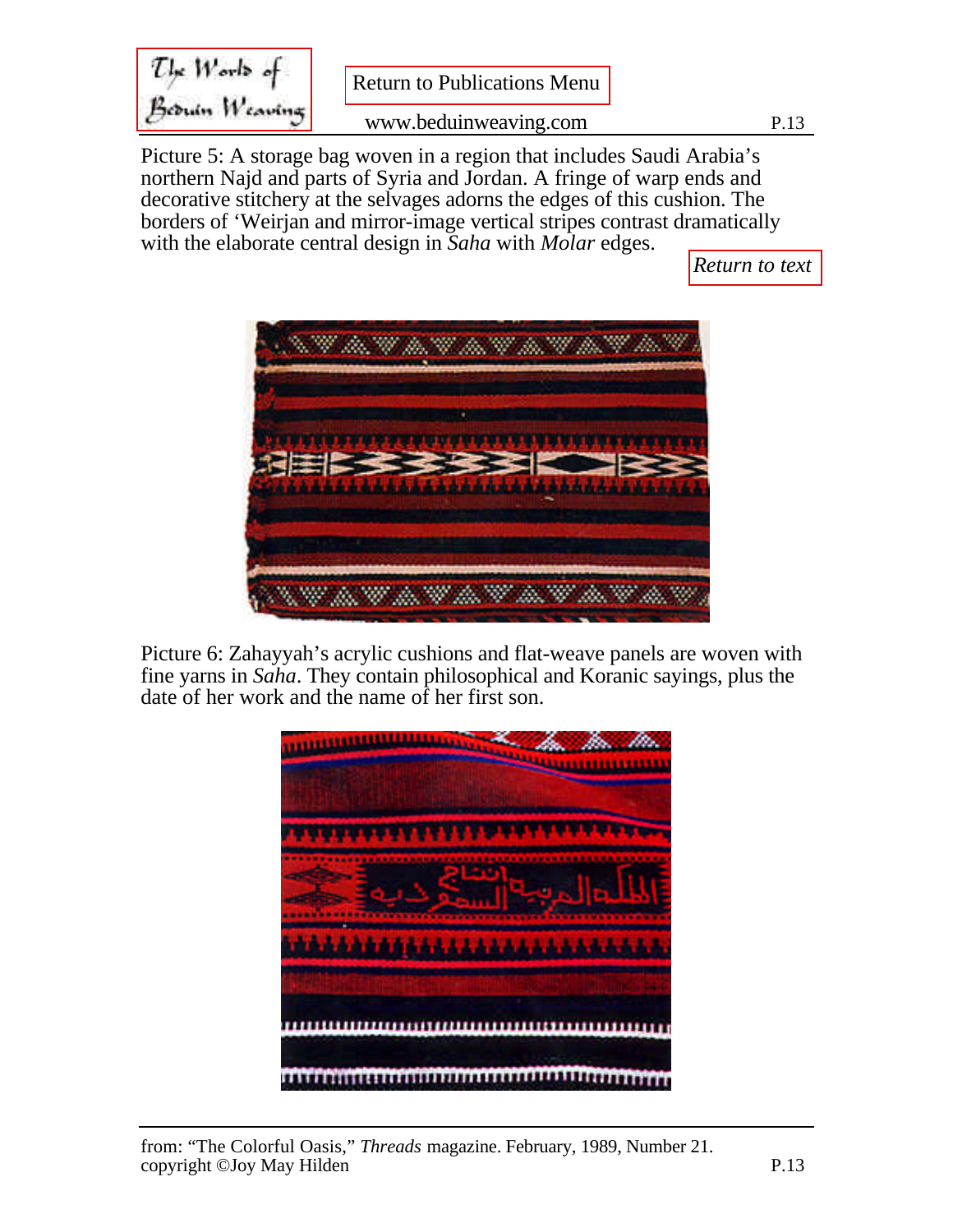$\mathcal{I}!_{\kappa}$   $W$ orl $\mathfrak{d}$  of [Return to Publications Menu](./index.htm) Beduin Weaving www.beduinweaving.com P.14

Picture 8: Tarfa's *Saha* is a *moguss*, or scisssors, pattern.

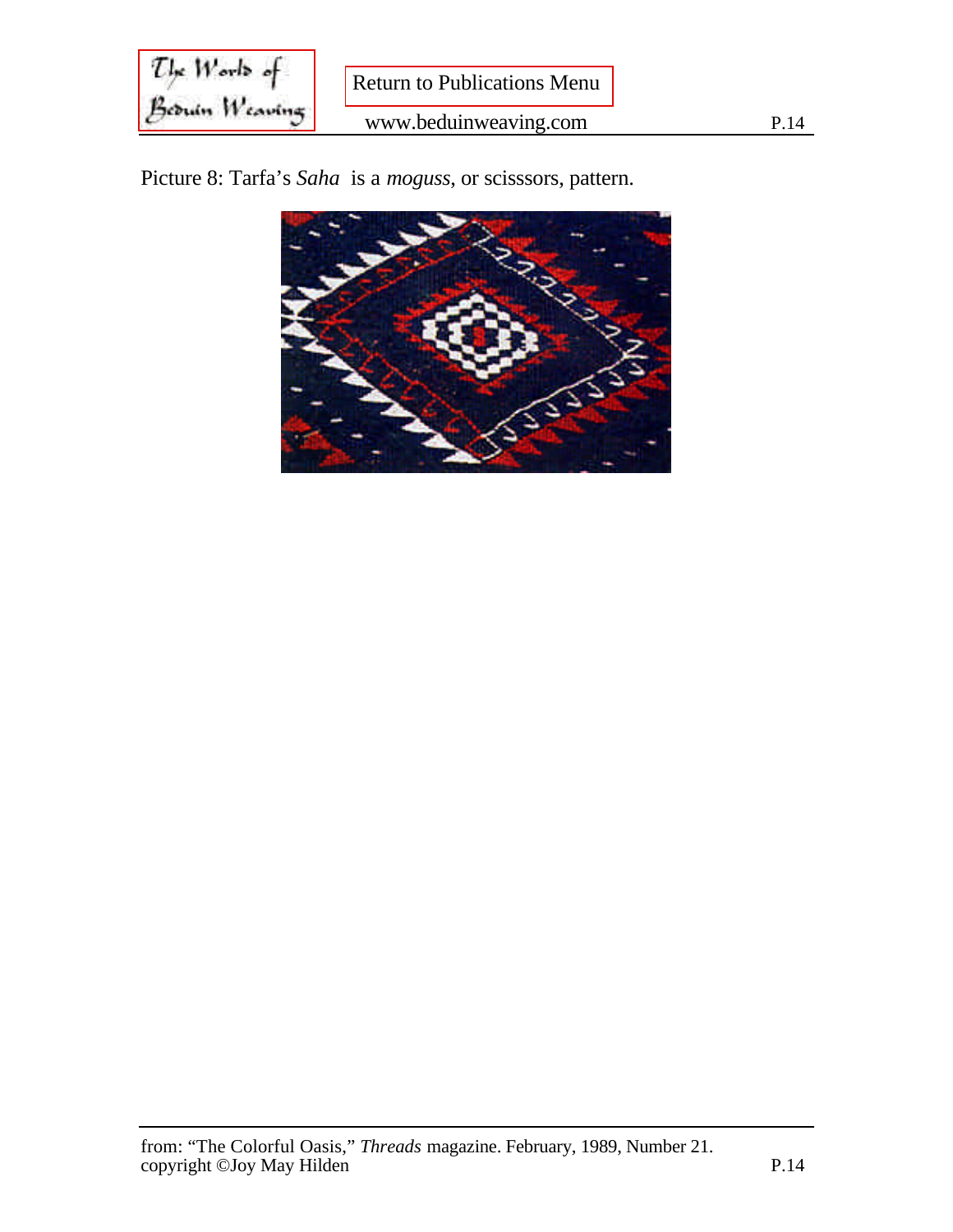<span id="page-14-0"></span>The Works of<br>Besuin Weaving

**Weaving on a frame** 

Picture 9: Large Diagram #1—Weaving on a Frame, Shed cross section, and Heddling.